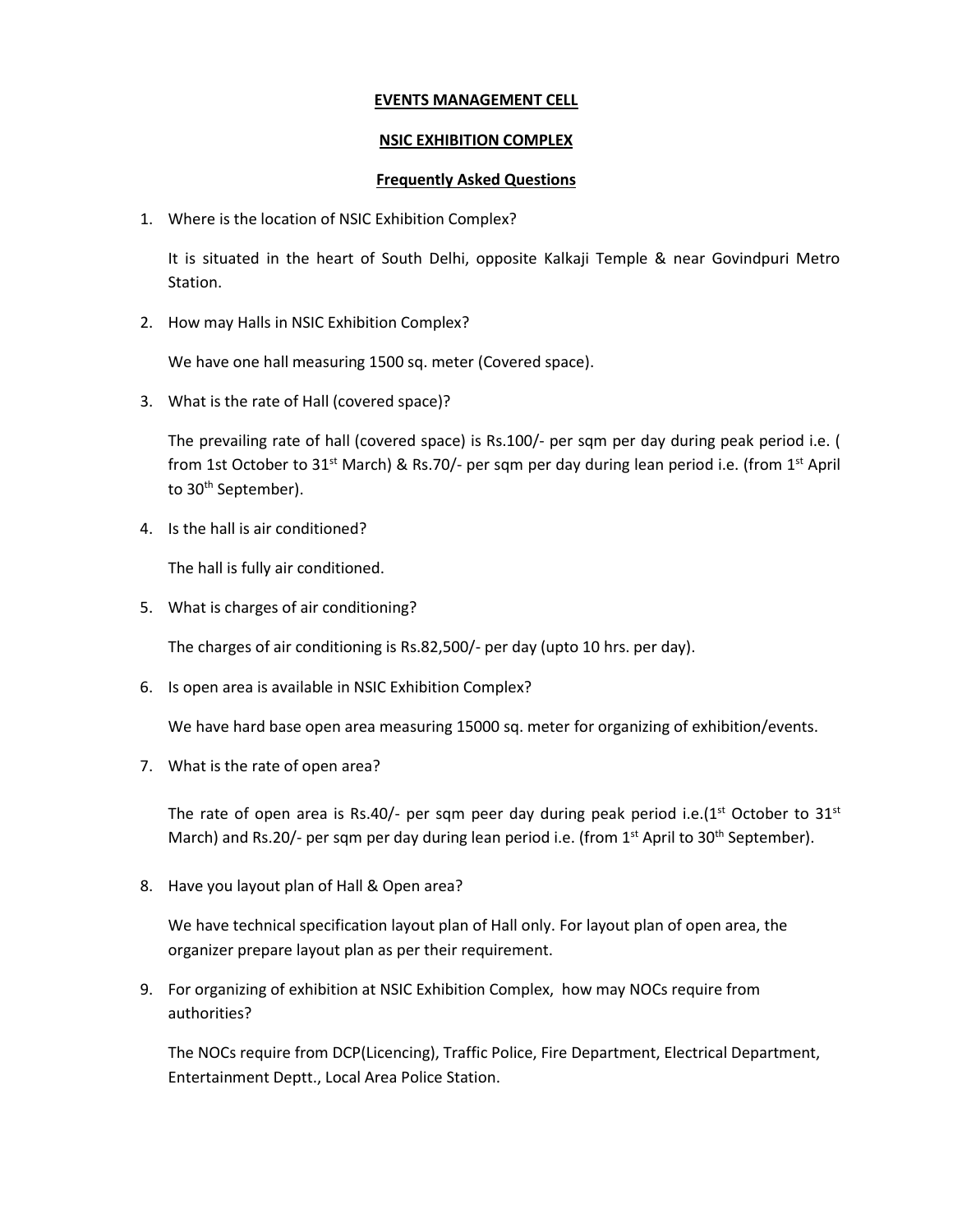10. How may gates of entry & exit in NSIC Exhibition Complex?

There are 2 gates for entry & exit namely as Gate No.3 & 4.

11. What is the power charges?

The power charges upto 10 hrs. per day is calculated as follows:-

- (a) @ Rs.120/- per KW per day for the connected load.
- (b) @ Rs.180/- per KW one time connection charges.
- (c) 5% contingencies charges (a & b)

In case power is required for more than 10 hrs., addl. Charges @ per hour will have to be paid on proportionate basis of (a) above.

- 12. Is any other charges?
	- (a) Water charges @ Rs.5000/- per day for only toilet use.
	- (b) Hoarding charges Rs.20000/- (One hoarding each at entry & exit gate during event days (Gate No.3 & 4).
	- (c) GST as applicable.
	- (d) 10% refundable security.
- 13. How is foot falls of the visitors?

The foot falls of the visitors is very good and It's depend on the publicity / advertisement of the exhibition/event by the organizer.

14. Is NSIC provide any other facility like security, house keeping etc.?

The Organizer will make their own arrangement for security & house keeping for the exhibition/events.

15. Is any charges for parking?

The parking on complimentary basis within NSIC Exhibition Complex.

- 16. What is the payment schedule?
	- (a) 25% as booking amount at the time of booking of space.
	- (b) 25% before the six months of the event.
	- (c) 25% before the three months of the event.
	- (d) 25% remaining payment before one month of the event.
- 17. Is postponement/re-scheduling of exhibition is allowed?

The postponement of the exhibition / event shall be permitted only once. In case re-scheduling of the event has already been done, the organizer shall not be entitled for any refund due to cancellation of the event.